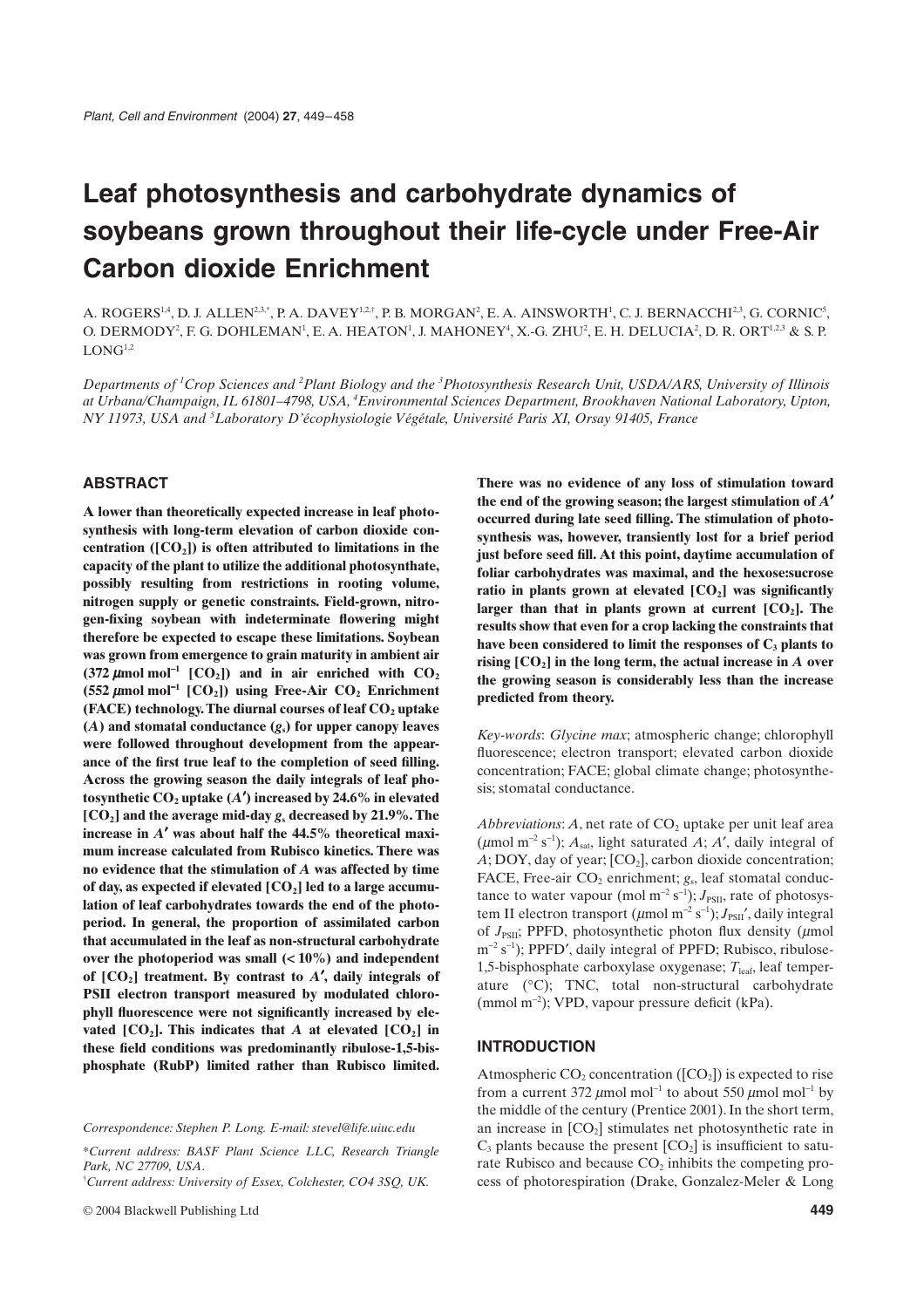1997). Therefore, an increase in net photosynthesis in elevated  $[CO<sub>2</sub>]$  is anticipated regardless of whether Rubisco activity or regeneration of ribulose-1,5-bisphosphate (RubP) is limiting assimilation, and regardless of whether light is saturating or limiting (Drake *et al*. 1997). Increased carbon uptake resulting from this initial stimulation of photosynthesis by elevated  $[CO<sub>2</sub>]$  will alter the balance of supply and capacity to use carbohydrates, with the result that non-structural carbohydrate concentrations invariably increase within leaves grown at elevated  $[CO<sub>2</sub>]$  (Drake *et al.*) 1997). Such accumulations of carbohydrate may cause a short-term decrease in photosynthetic rate via sequestration of cytosolic inorganic phosphate, and a long-term decrease in photosynthetic capacity by repressing the expression of specific photosynthetic genes, notably *rbc*S (Harley & Sharkey 1991; Socias, Medrano & Sharkey 1993; Drake *et al*. 1997; Moore *et al*. 1999; Pego *et al*. 2000). Acclimation of photosynthesis (i.e. decrease in the stimulation of photosynthesis over time at elevated  $[CO_2]$ ) is commonly associated with a limitation in the capacity to utilize the additional photosynthate produced under elevated  $[CO<sub>2</sub>]$ (Rogers *et al*. 1998; Ainsworth *et al*. 2003). This limitation may be genetic and/or environmental, in particular, the limitation imposed by insufficient nitrogen supply (Rogers *et al*. 1998; Stitt & Krapp 1999; Hymus, Baker & Long 2001). Soybean, in common with other leguminous crops, might at least in part avoid this limitation, since its nodules provide an additional sink for carbon and the means to increase the supply of N. Further, many soybean cultivars show indeterminate floral initiation, allowing additional sinks for photosynthate to form to utilize additional supply. Does soybean show continued stimulation of photosynthetic rate throughout the day with season-long growth under elevated  $[CO<sub>2</sub>]$ ?

From Rubisco kinetics (Farquhar, von Caemmerer & Berry 1980; Long 1991), a maximum stimulation of lightsaturated leaf photosynthesis at 25 °C of 38% upon increasing  $[CO_2]$  to 550  $\mu$ mol mol<sup>-1</sup> and 64% when  $[CO_2]$  is raised to 700  $\mu$ mol mol<sup>-1</sup> is predicted. This assumes that there is no acclimation of leaf photosynthesis, that Rubisco is the major biochemical limitation at light-saturation, and that the ratio of external to intercellular  $[CO<sub>2</sub>]$  is 0.7 (Long 1991; Rogers & Humphries 2000). Ainsworth *et al*. (2002) surveyed all prior studies of soybean grown under elevated  $[CO<sub>2</sub>]$  and found an average increase in  $A<sub>sat</sub>$  of 39% for plants grown in approximately doubled  $[CO<sub>2</sub>]$  (mean  $[CO<sub>2</sub>] = 689 \mu mol mol<sup>-1</sup>$ , averaged across 78 studies). This is only 60% of the maximum increase predicted from the assumptions outlined above, suggesting either acclimation resulting in a significant loss of photosynthetic capacity, or a predominant limitation by RubP-regeneration. However, Ainsworth *et al*. (2002) also showed that the increase in *A*sat for soybean grown in a large rooting volume  $(> 9 L)$  was 58%, and much closer to the theoretically expected increase, compared with 24% for plants grown in a smaller rooting volume (2.5–9 L). Although most of these prior studies considered only light-saturated photosynthesis and none monitored diurnal photosynthesis throughout the growing season, there is the implication from prior results that field-grown soybean may sustain near-theoretical stimulation of photosynthetic capacity. In irrigated wheat grown using FACE technology there were significant transient decreases in wheat photosynthesis under elevated  $[CO<sub>2</sub>]$  in the late afternoon, despite the lack of any acclimation in Rubisco content, suggesting transient triose-phosphateutilization-limitation (Nie *et al*. 1995a; Garcia *et al*. 1998).

To date, the measurements of photosynthesis in soybean grown in elevated  $[CO_2]$  have been limited to plants grown in protected environments. These have ranged from artificially lit cabinets to open-top chambers (Ainsworth *et al*. 2002). Even within open-top chambers, the crop environment is modified by decreased exposure to wind, altered coupling of canopy and atmosphere, increased temperature and humidity, and decreased precipitation and light, such that the long-term effects of enclosure may exceed the effects of elevated  $[CO_2]$  (McLeod & Long 1999). Free-Air CO<sub>2</sub> Enrichment (FACE) allows the study of the effects of elevated  $[CO<sub>2</sub>]$  on crops grown under field conditions without any enclosure (Hendrey & Kimball 1994; McLeod & Long 1999). Large areas of undisturbed canopy are available where edge effects and other unnatural disturbances to the growing environment can be avoided. The scale of FACE also allows crops to be managed as typical for the region, with standard agronomic practices and without limitation on rooting volume. In the present study we tested the prediction that under open-field conditions the initial stimulation of leaf photosynthesis by an increase in  $[CO<sub>2</sub>]$ to 552  $\mu$ mol mol<sup>-1</sup> persists throughout the life of the crop and throughout the natural diurnal cycle. Diurnal measurements of net leaf  $CO<sub>2</sub>$  uptake  $(A)$  were supported by simultaneous measurements of leaf carbohydrate dynamics, water vapour flux, modulated chlorophyll fluorescence, and microclimate to aid interpretation of the basis of responses of photosynthesis to elevated  $[CO<sub>2</sub>]$ .

## **MATERIALS AND METHODS**

#### **The FACE system and soybean crop**

The study was conducted at the soybean FACE facility (SoyFACE) situated on 32 hectares of Illinois farmland within the Experimental Research Station of the University of Illinois at Urbana-Champaign (40∞02¢ N, 88∞14¢ W, 228 m above sea level; <http://www.soyface.uiuc.edu>). It consists of four blocks, each containing two 20-m-diameter octagonal plots. One plot was maintained at current ambient  $[CO<sub>2</sub>]$  of  $372 \mu$ mol mol<sup>-1</sup> and one plot was fumigated to an elevated [CO<sub>2</sub>] of 552  $\mu$ mol mol<sup>-1</sup>, constituting a fully randomized block design. Soybean (*Glycine max* L. cv 'Pana') was planted at 0.38 m row spacing on 23 May 2001 (DOY 143). The soil is a Flanagan/Drummer (fine-silty, mixed, mesic Typic Endoaquoll), which is very deep and formed from loess and silt parent material deposited on the till and outwash plains. No nitrogen fertilizer was added to the soybean crop, according to standard regional agronomic practice. The experimental plots were separated by at least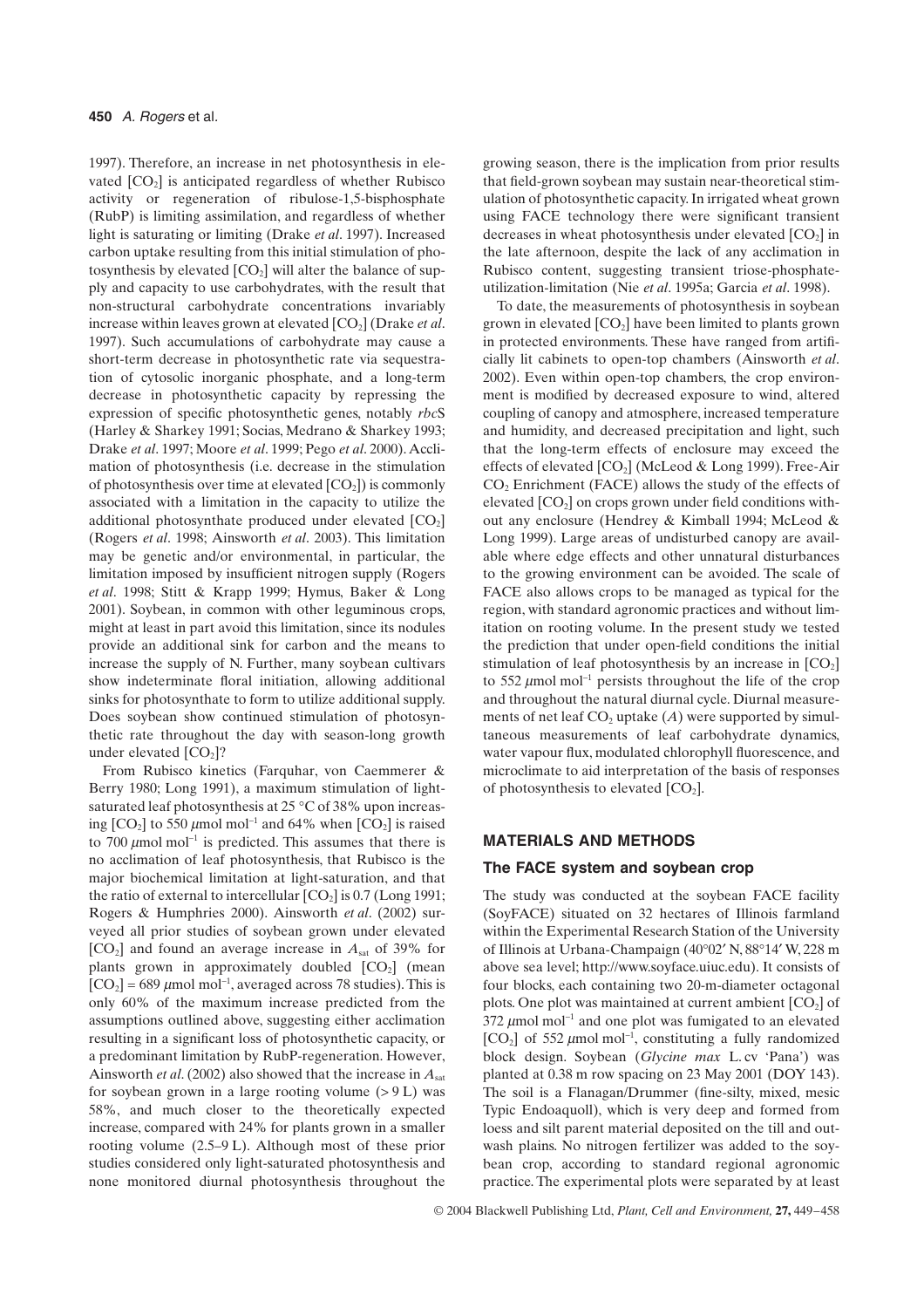100 m, which has been demonstrated to be sufficient to prevent cross-contamination of CO<sub>2</sub> (Nagy *et al.* 1992).

The FACE system used has been described in detail previously (Miglietta *et al*. 2001), and is therefore only outlined here. Each plot was surrounded by a segmented octagon of pipes that released  $CO<sub>2</sub>$  about 10 cm above the top of the soybean canopy.  $CO<sub>2</sub>$  was injected at supersonic velocity into the wind from 300  $\mu$ m pores spaced at 15–22 mm intervals and then carried back over the crop within the ring.  $CO<sub>2</sub>$  was released at a maximum rate along the side of the octagon, upwind and perpendicular to the wind direction, and released at 0.7 of this rate from pipes on the sides flanking the windward side. Via an anemometer and wind vane in the centre of each plot, the control system continuously calculated the rate and position of gas release needed to maintain the desired enrichment within the ring. Infrared gas analysers monitored  $[CO<sub>2</sub>]$  at the centre of the enriched plots at 10 cm above the crop canopies, and the system adjusted the  $CO<sub>2</sub>$  release to maintain the set-point concentration (Miglietta *et al*. 2001). One-minute-average  $CO<sub>2</sub>$  concentrations were within  $\pm 10\%$  of the 550  $\mu$ mol mol<sup>-1</sup> target for more than 85% of the time. Fumigation was operated from planting until harvest during daylight. On those rare instances when wind speeds dropped below  $0.2 \text{ m s}^{-1}$ ,  $\text{CO}_2$  fumigation cycled around the octagon to maintain the  $[CO<sub>2</sub>]$  within the plot as close to the 550  $\mu$ mol mol<sup>-1</sup> set point as possible. Air temperature, PPFD, and precipitation were recorded at 15-min intervals throughout the growing season.

## Field measurement of leaf CO<sub>2</sub> uptake and **transpiration**

Measurements were made from pre-dawn to post-dusk on 7 d covering different developmental stages: DOY 164, V1 first node and unifoliate leaf; 176, V3 second trifoliate leaf; 191, V7–V8 seven to eight nodes; 205, R1 beginning bloom; 215, R2 full bloom; 233, R3–R4 beginning to full pods; and 254, R5–R6 beginning to full seeds. V1, V3, etc. denote phenological stage ( $V =$  vegetative;  $R =$  reproductive), following the system of Ritchie *et al*. (1997). Two teams measured leaf gas exchange and modulated chlorophyll fluorescence, each using a portable open gas-exchange system (LI-6400; Li-Cor, Inc., Lincoln, NE, USA) and fluorometer (FMS; Hansatech, Kings Lynn, UK). The fibreoptic from the fluorometer was held at 45∞ to the leaf surface at the gas exchange cuvette window. Each day before beginning measurements, the infrared  $CO<sub>2</sub>$  and water vapour analysers of these systems were calibrated against a standard mixture of  $CO<sub>2</sub>$  in air (Certified Standard Mixture; Smith Welding, Decatur, IL, USA) and a dew-pointcontrolled water vapour generator (LI-610; Li-Cor, Inc.), respectively. A  $2 \text{ m}^2$  area, near the centre of each plot, was reserved for diurnal photosynthesis measurements and simultaneous sampling for carbohydrate analysis. From plants within this area, the youngest fully expanded leaves were selected. At 2 h intervals from 1 h pre-dawn to 1 h post-sunset the teams worked in parallel, one measuring leaves within the control and one leaves within the treatment plot. Three to five leaves were measured per plot, at each time point. Each measurement system was alternated between plots of the control and treatment to avoid confounding measurement and treatment systems. Measurements within a time point were usually completed within 1 h, and always within 1.5 h.

Net  $CO_2$  assimilation (*A*) and stomatal conductance ( $g_s$ ) were determined via the equations of von Caemmerer & Farquhar 1981) under near *in situ* conditions approximately 60 s after clamping onto a leaf. Leaves were maintained at nearly ambient light levels by conserving leaf orientation and using a transparent cuvette. Air temperature was measured at the start of each time point, and cuvettes were actively maintained at this temperature using the Peltierbased temperature control of the gas exchange system. The  $[CO<sub>2</sub>]$  of the air flowing into the cuvette was controlled to 370 or 550  $\mu$ mol mol<sup>-1</sup>, to correspond with the plot treatment. The ambient water vapour pressure was used. Leaves remained attached to the plant. Whole chain electron transport through PSII  $(J_{PSII})$  was estimated by chlorophyll fluorescence, by the procedure of Genty, Briantais & Baker (1989). These measurements were made immediately following the gas-exchange, while the leaf remained in the gasexchange cuvette. The daily totals of leaf  $CO<sub>2</sub>$  uptake  $(A')$ and PSII electron transport  $(J_{PSII})$  were obtained by integrating under the curve described by the variation of *A* and  $J_{PSII}$ , respectively, with time-of-day for each replicate ring.

#### **Carbohydrate content and export**

Samples for carbohydrate analyses were taken in parallel with the diurnal measurements of gas exchange on four days (DOY 191, 205, 215, 233). On each occasion, samples were taken at four points in a 24 h period: immediately before sunrise, solar noon, immediately following sunset, and just before sunrise the following day. For each leaf sampled, one disc (approximately  $3 \text{ cm}^2$ ) was removed from a vein-free area of the middle leaflet from the uppermost, fully expanded trifoliate leaf, wrapped in foil, plunged immediately into liquid nitrogen and stored at -80 ∞C until analysis. On DOY 191 additional samples were taken throughout the photoperiod.

Leaf discs were powdered in liquid nitrogen and transferred to tubes containing 4 mL 90% (v/v) ethanol and incubated at 60 ∞C for 16 h. Extracts were clarified by centrifugation  $(4500 g, 10 min)$ , the supernatant decanted into a second tube, and stored at 4 ∞C. Initial investigations determined that six extractions were necessary to recover more than 98% of the ethanol-soluble carbohydrate fraction. The supernatants from these subsequent extractions were pooled and taken to a known final volume using 90% (v/v) ethanol. A 1.5 mL aliquot of the ethanol extract was purified with activated charcoal as described by Hendrix & Peelen (1987). Three 0.25 mL replicates of the resulting clear alcoholic extract were transferred to a microwell plate and dried using a speedvac system (SC210A, RT4104 and VP100; Savant Instruments Inc., Farmingdale, NY, USA).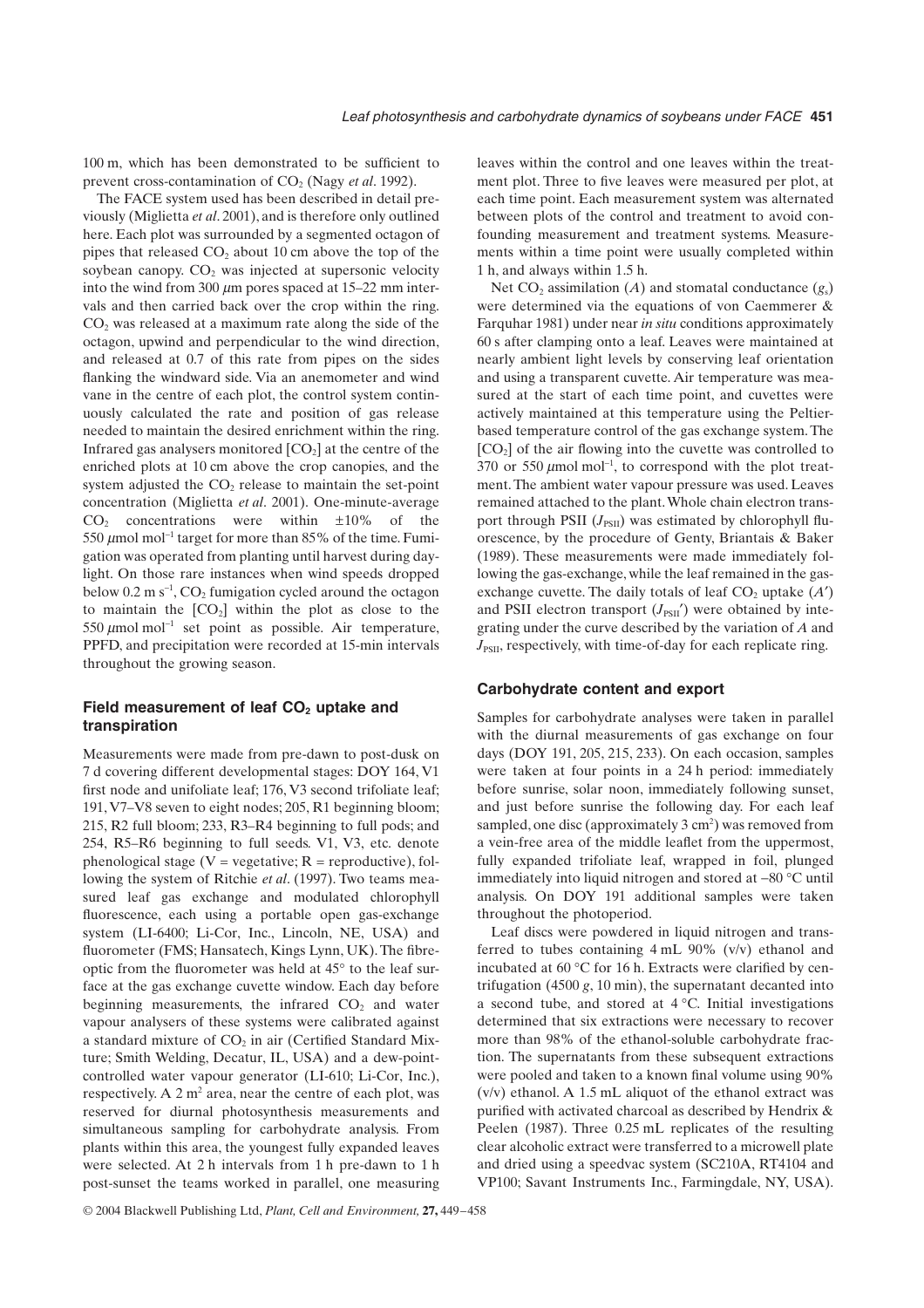The glucose, fructose and sucrose contents were determined from the dried ethanol extract using a continuous enzymatic substrate assay adapted for microwell plates (Stitt *et al*. 1989; Hendrix 1993). The pellet from the final centrifugation of the ethanolic extraction was dried at 60 ∞C in an oven and starch was extracted using 32% (v/v) perchloric acid as described by Farrar (1993) and assayed using a phenol-sulphuric acid assay (Dubois *et al*. 1956). The total non-structural carbohydrate (TNC) content was calculated as the sum of the starch and ethanol-soluble carbohydrate fractions.

Carbohydrate export was estimated by mass balance. The amount of carbon accumulated in the leaf during the photoperiod was calculated from the dusk and pre-dawn measures of TNC. Export was calculated by subtracting the carbon accumulated from *A'* expressed as mmol glucose equivalents.

### **Statistical analysis**

All statistics are based on the plot as the sample unit; thus, although three to five leaves were measured in each plot at each time point, these values were averaged to provide the sample estimate for that replicate. For all comparisons of measured parameters across the season (see Figs 1, 4, 5 & 6), a mixed-model repeated-measures analysis was used



with day of year (DOY), treatment, and the DOY-bytreatment interaction as fixed effects. For comparisons within each day it was necessary to account for correlations between time points; therefore, a repeated-measures approach was used for all variables (see Figs  $2 \& 3$ ) with time of day, treatment and time of day-by-treatment interaction as fixed effects. For all comparisons, variance/covariance matrices were constructed and for each variable Akaike's information criterion (AIC) was used in selecting the appropriate matrices (Akaike 1974; Keselman *et al*. 1998; Littell, Henry & Ammerman 1998; Littell, Pendergast & Natarajan 2000). The covariance structure was modelled using SAS software (SAS Institute, Cary, NC, USA). *A priori* pairwise comparisons of elevated versus ambient  $[CO<sub>2</sub>]$  within days were made via linear contrasts of the least-square means (ESTIMATE; SAS Institute).

### **RESULTS**

Diurnal measurements were made on dates representative of the range of weather experienced (Fig. 1), with measurements on both clear sky days in which the integral of incident photon flux (*PPFD*¢) was maximal for the time in the growing season (e.g. DOY 176), and on overcast days with a *PPFD'* that was minimal for the point in the growing season (e.g. DOY 233; Fig. 1a). Measurements were also

> Figure 1. The daily integral of photosynthetic photon flux density ( $PPFD', a$ ), daily precipitation (c) and minimum and maximum daily temperature (e) recorded at the field site. Open triangles indicate days upon which measurements were made throughout a photoperiod [presented in Fig. 2 and in panels (b), (d) and (f)], filled triangles show the days when these diurnal measurements were supplemented by carbohydrate analysis (presented in Figs  $3-6$ ). (b), (d) and (f) show the daily integral of photosystem II electron transport ( $J_{PSII}$ <sup>'</sup>, b), the daily integral of net  $CO<sub>2</sub>$  assimilation  $(A', d)$  and midday stomatal conductance (Midday *g*s, f). These measurements were made *in situ* on the terminal leaflets of the most recently fully expanded trifoliate leaves of soybeans grown in the field at elevated  $[CO<sub>2</sub>]$ (552  $\mu$ mol mol<sup>-1</sup>,  $\bullet$ ) and current [CO<sub>2</sub>] (372  $\mu$ mol mol<sup>-1</sup>,  $\circ$ ). The season mean for elevated  $[CO<sub>2</sub>]$  and current  $[CO<sub>2</sub>]$  are shown at the right-hand-side of panels (b), (d) and (f) as filled and open squares, respectively. Significant (*P* < 0.05) effects of treatment  $(CO_2)$ , day of year  $(DOY)$ and the interaction  $(CO<sub>2</sub> \times DOY)$  are indicated in the panels. Data are leastsquare means ±SE of the difference in means.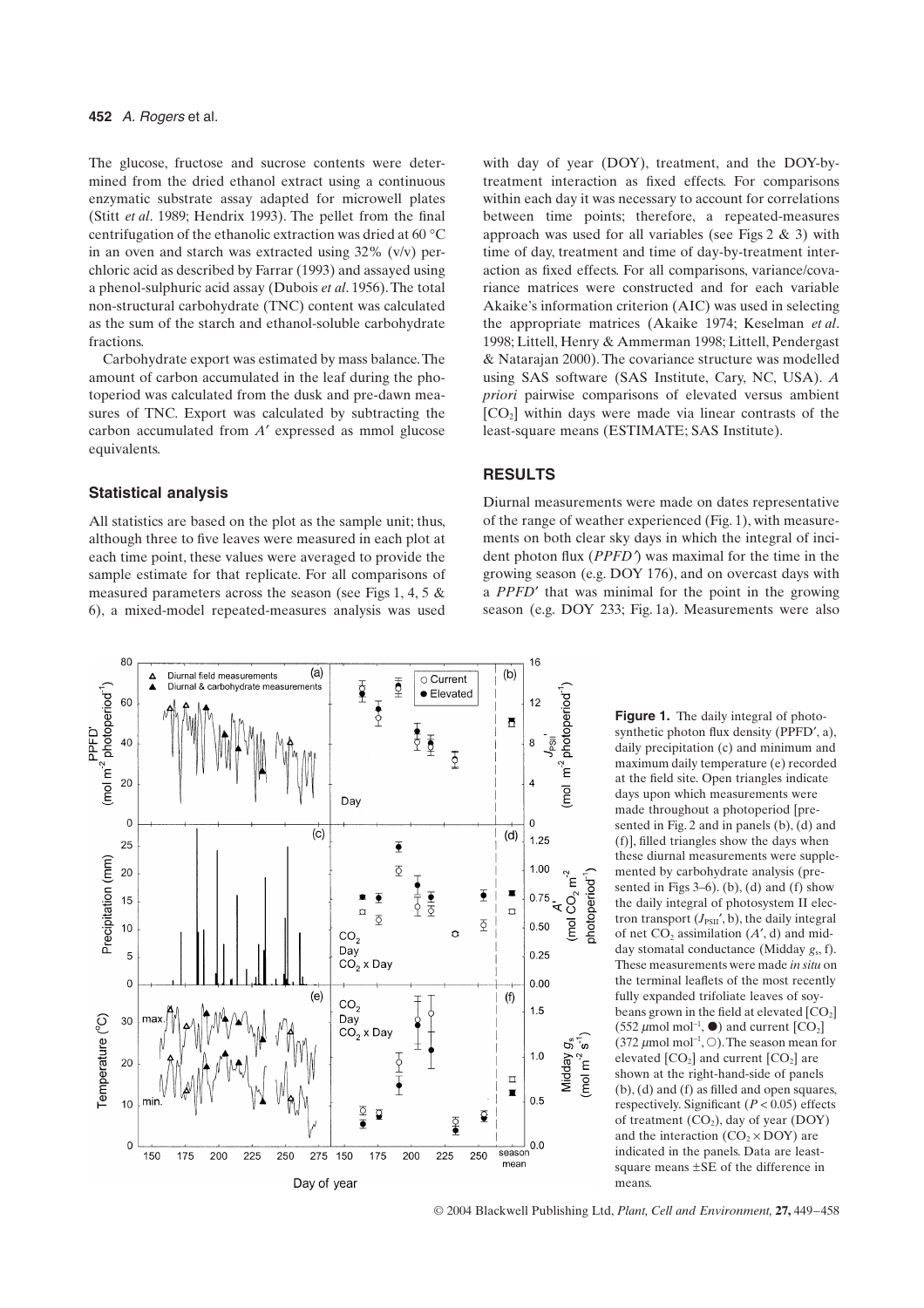made both immediately after (e.g. DOY 254) and several days after (e.g. DOY 164) a significant precipitation event (Fig. 1c). Mean air temperature declined from about 27 ∞C on the first measurement day to 19  $\degree$ C by the last, when minimum temperature had dropped close to  $10^{\circ}$ C (Fig. 1e). Although maximum air temperature did not exceed 32 ∞C, average leaf temperature peaked at 40 ∞C on DOY 164 and peaked at over 30 ∞C even as late as DOY 254 (Fig. 2). Leaf temperature averaged over all dates and treatments was 27.5 ∞C.

Integrated over the photoperiod, the mean leaf  $CO<sub>2</sub>$ assimilation  $(A')$  for the season was 24.6% higher in elevated  $[CO<sub>2</sub>]$  (Fig. 1d). With the exception of DOY 233,  $\dot{A}$ was always higher in elevated  $[CO<sub>2</sub>]$  for the measurements

made around mid-day, with little evidence of any treatment effect in the early morning and late afternoon, as reflected in the significant interaction between treatment and time of day (Fig. 2). Across all time points when mean PPFD exceeded  $1000 \mu$ mol m<sup>-2</sup> s<sup>-1</sup> (Fig. 2), mean *A* before solar noon was 18.2 and 24.2  $\mu$ mol m<sup>-2</sup> s<sup>-1</sup> for current ambient and elevated  $[CO_2]$ , respectively, and 16.7 and 21.5  $\mu$ mol  $m^{-2}$  s<sup>-1</sup> after solar noon. There was no evidence that this afternoon decline was any greater in elevated  $[CO<sub>2</sub>]$ . There was considerable variation in stimulation of *A*<sup> $\prime$ </sup> across dates, ranging from no stimulation on DOY 233 to a 49.5% increase on DOY 254. There was a significant interaction between  $DOY$  and  $CO<sub>2</sub>$ , but with no obvious seasonal trend (Figs 1d & 2). An average value of stomatal conductance



**Figure 2.** Diurnal measurements of photosynthetic photon flux density (PPFD), the rate of photosystem II electron transport ( $J_{PSI}$ ), net  $CO_2$  assimilation (Assimilation) stomatal conductance  $(g_s)$ , vapour pressure deficit (VPD) and leaf temperature ( $T_{\text{leaf}}$ ), in the plants described in Fig. 1. Diurnal measurements were made on seven occasions during the development of the crop (day of year 164, 176, 191, 205, 215, 233 and 254; measurement days are indicated by triangles in Fig. 1). Stomatal conductance could not be reliably estimated before 1000 hours due to dew on the leaves in the early morning. Data are least-square means ±SE of the difference in means (in some cases obscured by the symbol). Significant ( $P < 0.05$ ) effects of CO<sub>2</sub> treatment, time and the interaction of CO<sub>2</sub> and time are indicated on the individual panels by C (CO<sub>2</sub>), T (Time) and CxT (interaction), respectively. Letters in parentheses indicate a significant effect at  $P < 0.1$ .

© 2004 Blackwell Publishing Ltd, *Plant, Cell and Environment,* **27,** 449–458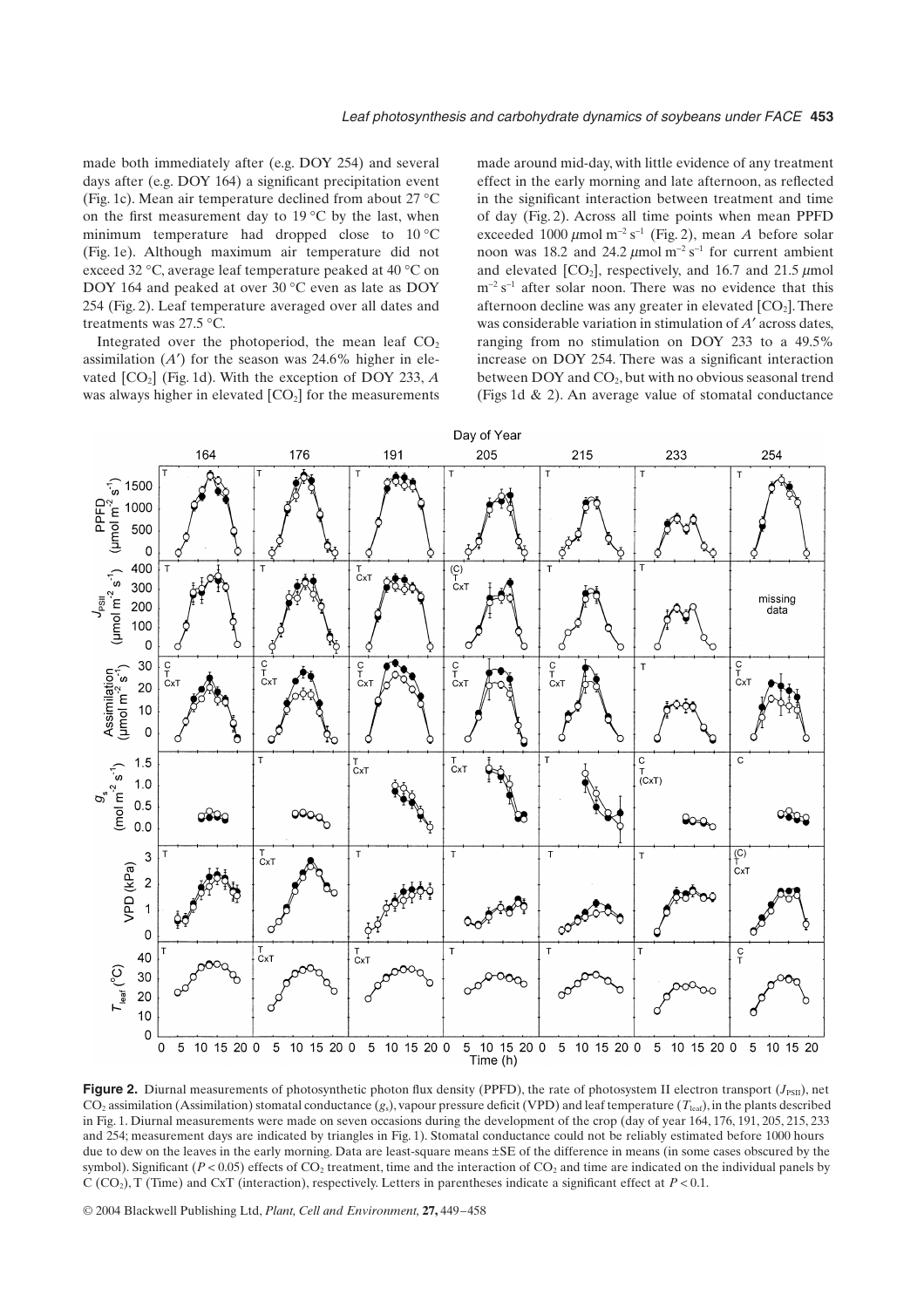(*g*s) for each diurnal period could not be calculated because dew precluded measurement of water vapour flux on most mornings (Fig. 2). However, mid-day  $g_s$  was 21.9% lower, averaged over all dates (Fig. 1f). Although a 4.5% increase in  $J_{\text{PSII}}'$  was indicated across all dates, this was not significant (Fig. 1b). However, there was a significant interaction between treatment and time of day on two dates, with an increase in  $J_{PSII}$  around mid-day in elevated  $[CO_2]$  (Fig. 2).

Elevated  $[CO<sub>2</sub>]$  resulted in a significant increase in the levels of all foliar carbohydrate fractions examined (Fig. 3). Starch was the principal carbohydrate stored, comprising approximately 80% of the total non-structural carbohydrate content (Fig. 3). The significant effect of increased [CO2] on foliar carbohydrate levels was also evident in leaves harvested before the beginning of the photoperiod. Levels of pre-dawn TNC showed a significant increase in soybeans grown in elevated  $[CO_2]$  (Fig. 4). Levels of leaf carbohydrate were generally higher towards the end of the season (Fig. 3, DOY 233), and examination of pre-dawn TNC content showed a significant effect of DOY on predawn TNC content. Levels at both current and elevated [CO<sub>2</sub>] were markedly greater on DOY 233 than earlier in the season (Fig. 4). In addition to higher absolute levels of TNC, plants measured on DOY 233 also showed a greater accumulation of foliar carbohydrate; this trend was most marked in soybeans grown in elevated  $[CO<sub>2</sub>]$ , in which carbohydrate accumulation on DOY 233 was over three-fold greater than earlier in the season (Fig. 4).

There was a significantly greater apparent export of photosynthate from soybean leaves grown at elevated  $[CO<sub>2</sub>]$ 



**Figure 3.** Glucose, fructose, sucrose, starch and total non-structural carbohydrate (TNC) content in the plants described in Fig. 2, measured during a 24 h period on four occasions during development (day of year 191, 205, 215 and 233) indicated by filled triangles in Fig. 1. The photoperiod is indicated by a white/black bar. Statistically significant  $(P < 0.05)$  effects of CO<sub>2</sub> treatment (C), time of day (T) and the interaction of CO<sub>2</sub> treatment and time (CxT) are indicated in the top right-hand corner of each panel. Data are least-square means  $\pm$ SE of the difference in means.

© 2004 Blackwell Publishing Ltd, *Plant, Cell and Environment,* **27,** 449–458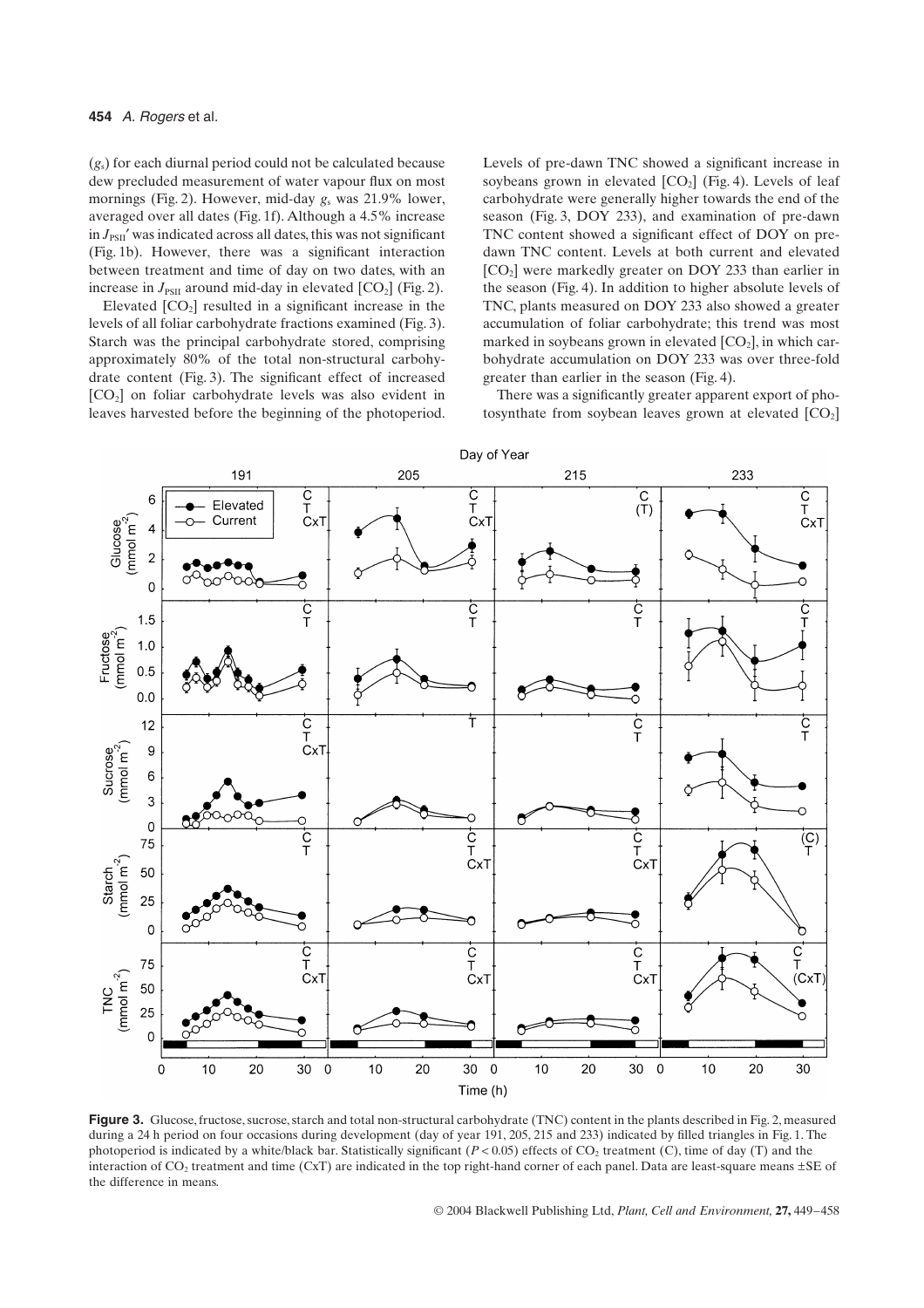

**Figure 4.** Pre-dawn total non-structural carbohydrate content (Pre-dawn TNC), carbohydrate accumulation, daytime carbohydrate export and apparent night export rate in the plants described in Fig. 3. Apparent night export rate is not corrected for respiratory carbon losses. Significant ( $P < 0.05$ ) effects of  $CO<sub>2</sub>$  treatment, day of year and the interaction of  $CO<sub>2</sub>$  and day of year are indicated on the individual panels by  $C (CO<sub>2</sub> treatment), D (day of year)$ and CxD (interaction), respectively. Data are least-square means ±SE of the difference in means.

(Fig. 4). Total daytime export decreased with advancing date in the season, in parallel with declines in *PPFD'*,  $J_{PSII}$ <sup>'</sup>, and *A*¢ (Fig. 1). Most of the fixed carbon was exported early in the measurement period; however, on DOY 233 more carbohydrate was accumulated during the photoperiod and less was exported. Despite this large daytime accumulation, respiration and night-time export had removed all this accumulation by dawn (Figs  $3 \& 4$ ). Figure  $5$  shows that in the earlier phases of growth more than 90% of carbon fixed was respired and/or exported during the photoperiod, and there was no effect of  $CO<sub>2</sub>$  treatment on the fraction of carbon exported. However, on DOY 233 when fixation over the day was lower (Fig. 1) and accumulation greatest (Fig. 4), there was a significant increase at elevated  $[CO<sub>2</sub>]$ where over 50% of fixed carbon was stored in the leaf during the photoperiod at elevated  $[CO_2]$ , compared with 21% at current  $[CO_2]$  (Fig. 5). There was also a significantly higher ratio of hexose-carbon to sucrose-carbon at elevated  $[CO<sub>2</sub>]$  in leaves sampled at the end of the photoperiod (Fig. 6). This increase in the hexose-C to sucrose-C ratio at elevated  $[CO<sub>2</sub>]$  on DOY 233 occurred at the same time as an apparent sink limitation of carbon export (Figs  $4 \& 5$ ) and the loss of stimulation in photosynthesis (Figs 1 & 2).

#### **DISCUSSION**

Photosynthetic  $CO<sub>2</sub>$  assimilation in soybean under Free-Air CO<sub>2</sub> Enrichment shows a significant and sustained increase across the growing season, except at one point in time.



**Figure 5.** Ratio of foliar carbon accumulation to carbon fixation for the plants described in Fig. 3. Significant (*P* < 0.05) effects of  $CO<sub>2</sub>$  treatment, day of year and the interaction of  $CO<sub>2</sub>$  and day of year are indicated by  $CO<sub>2</sub>$ , DOY and  $CO<sub>2</sub> \times$  DOY, respectively. Parentheses indicate a significant effect at *P* < 0.1. Data are leastsquare means  $\pm$ SE of the difference in means.  $P < 0.01$  indicates a highly significant difference between means on day of year 233, based on a linear pairwise contrast.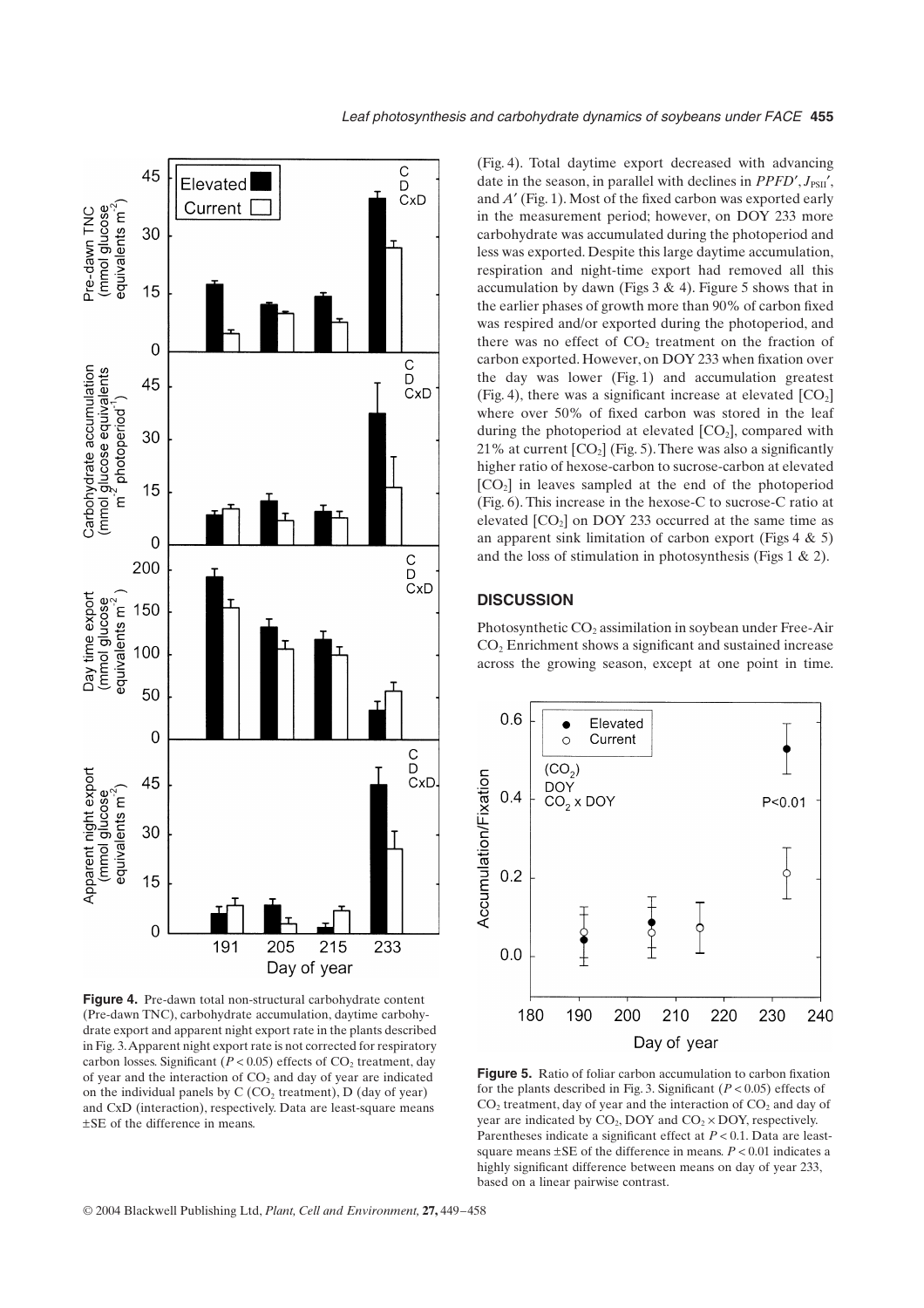

**Figure 6.** Ratio of leaf hexose-carbon to sucrose-carbon, in leaves sampled at dusk from the plants described in Fig. 3. Significant  $(P < 0.05)$  effects of CO<sub>2</sub> treatment, day of year and the interaction of  $CO<sub>2</sub>$  and day of year are indicated by  $CO<sub>2</sub>$ , DOY and  $CO<sub>2</sub> \times DOY$ , respectively. Parentheses indicate a significant effect at  $P < 0.1$ . Data are least-square means  $\pm$ SE of the difference in means. *P* values indicate significant differences on individual days, based on linear pairwise contrast.

Rather than diminishing with time, the greatest stimulation was actually observed on the final date of measurement, which was during late seed filling. Similarly, the expected decrease in stomatal conductance persisted throughout the season. The soybeans were heavily nodulated and the cultivar examined was indeterminate. Both factors should maximize the ability of the plant to use additional photosynthate, and nodulation should minimize the possibility of N-limitation. There was no obvious evidence that relative stimulation declined in the early afternoon relative to the late morning, as would be expected had increased accumulation of carbohydrates at elevated  $[CO<sub>2</sub>]$  led to limitation of triose phosphate utilization (Fig. 2). This contrasts with a similar study with wheat (Garcia *et al*. 1998), a strongly determinate crop that lacks any nitrogen-fixing association. Lack of any afternoon loss of stimulation in the soybean crop is also consistent with the fact that there was no increased accumulation of carbohydrates (except DOY 233) relative to total assimilation in response to elevated  $[CO<sub>2</sub>]$  (Fig. 5); again in contrast to wheat grown in FACE (Nie *et al*. 1995b). Nevertheless, stimulation of photosynthesis was evidently lost on DOY 233 (phenological stage R3–R4, i.e. the stages of pod formation, but preceding rapid seed growth) when apparent daytime export rate (Fig. 4) and the accumulation:fixation ratio (Fig. 5) suggested a marked reduction in sink capacity. There may be multiple causes for this loss of stimulation. First, photon flux was lower on this date than on any other measurement date (Fig. 1a). In general, stimulation of *A* was minimal on all dates at times when photon flux was less than  $1000 \mu$ mol

 $m^{-2}$  s<sup>-1</sup> (Fig. 2), and photon flux was less than this value throughout DOY 233. Second, the possibility that the plants were transiently sink limited at this stage is supported by the high pre-dawn carbohydrate concentration and a large daytime accumulation of carbohydrate relative to fixation (Figs  $4 \& 5$ ). There was also a five-fold greater ratio of hexose-C : sucrose-C compared with control plants on this day (Fig. 6), which is hypothesized to indicate sink limitation (Moore *et al*. 1999).

Observations of increased foliar carbohydrate content in plants grown in elevated  $[CO<sub>2</sub>]$  are well documented, including soybean, in which growth at elevated  $CO<sub>2</sub>$ resulted in a 45% significant increase in *TNC* (Ainsworth *et al*. 2002). Although the large increases in starch (approximately 110%) reported by these authors exceed the maximum increase observed in this study (approximately 60%, Fig. 3), this may be explained by the growth of the crop in our study at 552  $\mu$ mol mol<sup>-1</sup>, compared with an average close to 700  $\mu$ mol mol<sup>-1</sup> across the studies included in the meta-analysis by Ainsworth *et al*. (2002).

Integrated over the growing season, *A* was increased by 24.6%. The mean leaf temperature over all measurements was 27.5 ∞C. Applying the temperature corrections of Bernacchi *et al*. (2001) and Bernacchi, Pimentel & Long (2003) to the model of Farquhar *et al.* (1980), an increase in  $[CO<sub>2</sub>]$ from 372 to 552  $\mu$ mol mol<sup>-1</sup> at 27.5 °C would increase *A* by between 19.7 and 44.5%, depending on whether RubP or Rubisco were limiting, respectively. This assumes no acclimation in the capacities for Rubisco- or RubP-limited photosynthesis. The mean increase observed here is between these values, suggesting either a reduction in carboxylation capacity or that RubP-limitation may have prevailed. Another alternative might be that the control of photosynthesis shifted from Rubisco limited in current  $[CO<sub>2</sub>]$ towards RubP-limited in elevated  $[CO<sub>2</sub>]$ . The lack of an effect of elevated  $[CO<sub>2</sub>]$  on whole chain electron transport  $(J_{PSII})$  is consistent with a RubP-regeneration limitation of photosynthesis.  $J_{PSII}$  would increase with increase in  $[CO_2]$ if Rubisco were limiting, since the enzyme is not saturated at current ambient  $[CO_2]$ . If RubP-limited, an increase in [CO2] simply increases the partitioning of RubP and electron transport toward carboxylation and away from oxygenation and photorespiratory metabolism, such that  $J_{\text{PSII}}$ will remain constant (Hymus *et al*. 2001). It is notable that while theory predicts that a stimulation of *A* would be expected at all light levels, stimulation was apparent only when photon flux was above  $1000 \mu$ mol m<sup>-2</sup> s<sup>-1</sup> (Fig. 2). In early morning, evening and on overcast days (DOY 233), stimulation was not apparent. This has also been observed in diurnal measurements of *A* in both *Triticum aestivum* and *Lolium perenne* crops with long-term growth in FACE (Garcia *et al*. 1998; Ainsworth *et al*. 2003).

In conclusion, the expected significant increase in leaf photosynthesis and decrease in stomatal conductance at elevated  $[CO<sub>2</sub>]$  were observed in field-grown soybean across the growing season. Despite the fact that soybean has a nitrogen-fixing association and an indeterminate growth pattern, and that  $CO<sub>2</sub>$  elevation was under open-air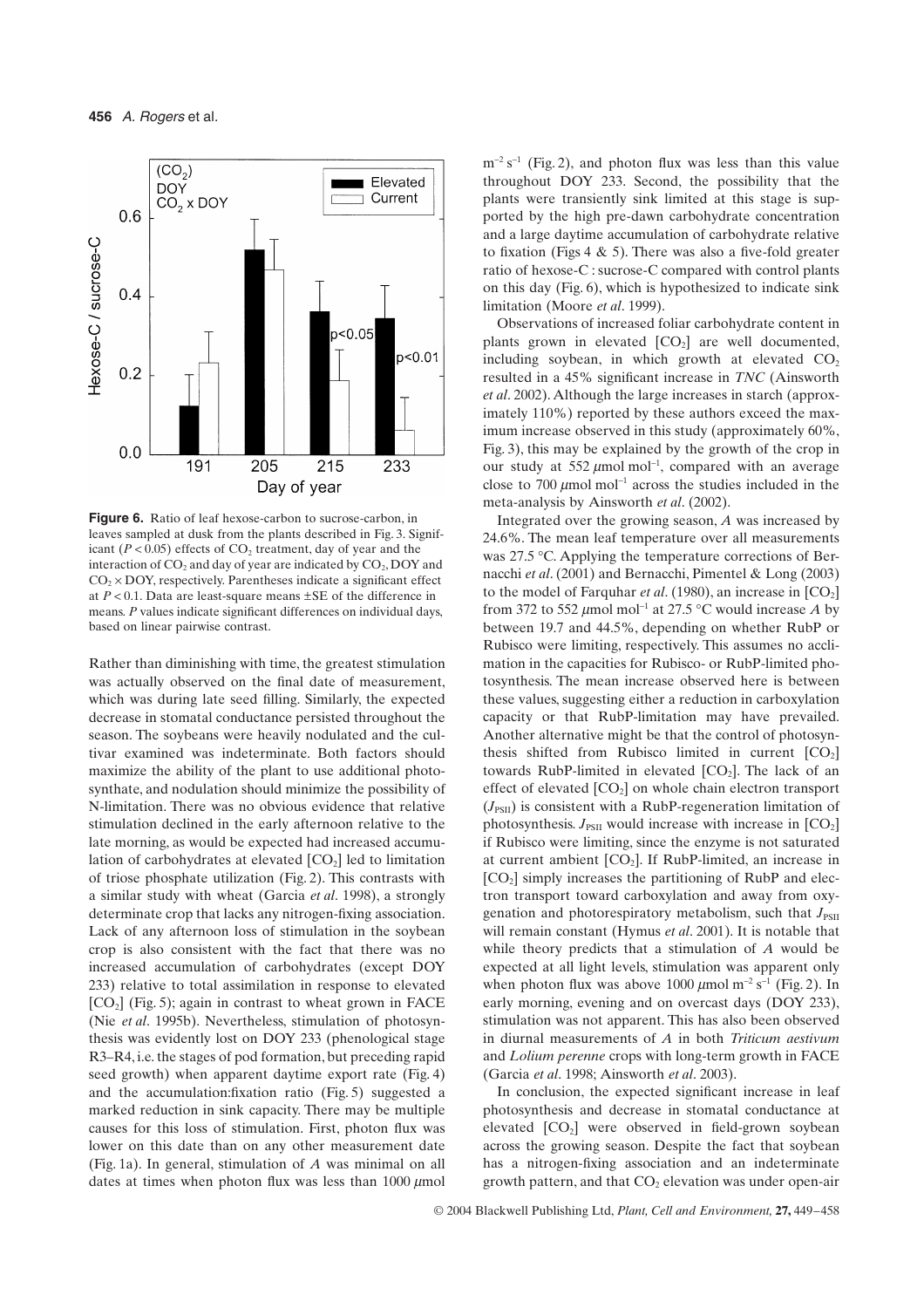conditions and without any limitation on rooting volume, there was a complete loss of the stimulation of photosynthesis by elevated  $CO<sub>2</sub>$  at one point in the growing season, and overall a lower than predicted stimulation of photosynthesis. This indicates that even highly productive plants, in the absence of any restrictions on root growth, can show a loss of photosynthetic capacity during certain conditions under elevated  $[CO<sub>2</sub>]$ .

## **ACKNOWLEDGMENTS**

We thank Kate Carpenter, Davyd Chung, Iosu Garcia, Rachel Knepp, Dave Moore, Chance Riggins, Veronica Rodriguez, Monica Valdez, Julie White and Guosheng Wu for assistance with gas exchange and chlorophyll fluorescence measurements; and Tim Mies for operating and maintaining the SoyFACE experimental facility. This research was supported by the Illinois Council for Food and Agricultural Research (C- FAR), Archer Daniels Midland Co., and USDA-ARS. A.R. and J.M. were supported by the US Department of Energy under Contract No. DE-AC02– 98CH10886 and through an Energy Research Undergraduate Laboratory Fellowship awarded to J.M.

#### **REFERENCES**

- Ainsworth E.A., Davey P.A., Bernacchi C.J., *et al.* (2002) A metaanalysis of elevated  $[CO_2]$  effects on soybean (*Glycine max*) physiology, growth and yield. *Global Change Biology* **8,** 695– 709.
- Ainsworth E.A., Davey P.A., Hymus G.J., Osborne C.E., Rogers A., Blum H., Nosberger J. & Long S.E. (2003) Is stimulation of leaf photosynthesis by elevated carbon dioxide concentration maintained in the long term? A test with *Lolium perenne* grown for 10 years at two nitrogen fertilization levels under Free Air CO2 Enrichment (FACE). *Plant, Cell and Environment* **26,** 705– 714.
- Akaike H. (1974) A new look at the statistical model identification. *IEEE Transaction on Automatic Control* **AC-19,** 716–723.
- Bernacchi C.J., Pimentel C. & Long S.P. (2003) *In vivo* temperature response functions of parameters required to model RubPlimited photosynthesis. *Plant, Cell and Environment* **26,** 1419– 1430.
- Bernacchi C.J., Singsaas E.L., Pimentel C., Portis A.R. & Long S.P. (2001) Improved temperature response functions for models of Rubisco-limited photosynthesis. *Plant, Cell and Environment* **24,** 253–259.
- Drake B.G., Gonzalez-Meler M.A. & Long S.P. (1997) More efficient plants: a consequence of rising atmospheric CO<sub>2</sub>? *Annual Review of Plant Physiology and Plant Molecular Biology* **48,** 609–639.
- Dubois M., Gilles K., Hamilton J., Rebers P. & Smith F. (1956) Colorimetric method for determination of sugars and related substances. *Analytical Chemistry* **28,** 350–356.
- Farquhar G.D., von Caemmerer S. & Berry J.A. (1980) A biochemical model of photosynthetic  $CO<sub>2</sub>$  assimilation in leaves of C3 species. *Planta* **149,** 78–90.
- Farrar J. (1993) Carbon partitioning. In *Photosynthesis and Production in a Changing Environment: a Field and Laboratory Manual* (eds D. Hall, J. Scurlock, H. Bolhar-Nordenkampf, R. Leegood & S.P. Long), pp. 232–246. Chapman & Hall, London, UK.
- Garcia R.L., Long S.P., Wall G.W., Osborne C.P., Kimball B.A., Nie G.Y., Pinter P.J., Lamorte R.L. & Wechsung F. (1998) Photosynthesis and conductance of spring-wheat leaves: field response to continuous free-air atmospheric  $CO<sub>2</sub>$  enrichment. *Plant, Cell and Environment* **21,** 659–669.
- Genty B., Briantais J.-M. & Baker N.R. (1989) The relationship between the quantum yield of photosynthetic electron transport and quenching of chlorophyll fluorescence. *Biochimica et Biophysica Acta* **990,** 87–92.
- Harley P.C. & Sharkey T.D. (1991) An improved model of  $C_3$ photosynthesis at high  $CO<sub>2</sub>$  – reversed  $O<sub>2</sub>$ - sensitivity explained by lack of glycerate reentry into the chloroplast. *Photosynthesis Research* **27,** 169–178.
- Hendrey G.R. & Kimball B.A. (1994) The face program. *Agricultural and Forest Meteorology* **70,** 3–14.
- Hendrix D.L. (1993) Rapid extraction and analysis of nonstructural carbohydrates in plant-tissues. *Crop Science* **33,** 1306–1311.
- Hendrix D.L. & Peelen K.K. (1987) Artifacts in the analysis of plant-tissues for soluble carbohydrates. *Crop Science* **27,** 710– 715.
- Hymus G.J., Baker N.R. & Long S.P. (2001) Growth in elevated  $CO<sub>2</sub>$  can both increase and decrease photochemistry and photoinhibition of photosynthesis in a predictable manner. *Dactylis glomerata* grown in two levels of nitrogen nutrition. *Plant Physiology* **127,** 1204–1211.
- Keselman H.J., Algina J., Kowalchuk R.K. & Wolfinger R.D. (1998) A comparison of two approaches for selecting covariance structures in the analysis of repeated measurements. *Communications in Statistics – Simulation and Computation* **27,** 591–604.
- Littell R.C., Henry P.R. & Ammerman C.B. (1998) Statistical analysis of repeated measures data using SAS procedures. *Journal of Animal Science* **76,** 1216–1231.
- Littell R.C., Pendergast J. & Natarajan R. (2000) Modelling covariance strucutre in the analysis of repeated measures data. *Statistics in Medicine* **19,** 1793–1819.
- Long S.P. (1991) Modification of the response of photosynthetic productivity to rising temperature by atmospheric  $CO<sub>2</sub>$  concentrations – has its importance been underestimated. *Plant, Cell and Environment* **14,** 729–739.
- McLeod A. & Long S.P. (1999) Free-air carbon dioxide enrichment (FACE) in global change research: a review. *Advances in Ecological Research* **28,** 1–55.
- Miglietta F., Peressotti A., Vaccari F.P., Zaldei A., deAngelis P. & Scarascia-Mugnozza G. (2001) Free-air  $CO<sub>2</sub>$  enrichment (FACE) of a poplar plantation: the POPFACE fumigation system. *New Phytologist* **150,** 465–476.
- Moore B.D., Cheng S.H., Sims D. & Seemann J.R. (1999) The biochemical and molecular basis for photosynthetic acclimation to elevated atmospheric CO<sub>2</sub>. Plant, Cell and Environment 22, 567–582.
- Nagy J., Lewin K.F., Hendrey G.R., Lipfert F.W. & Daum M.L. (1992) Face facility engineering performance in 1989. *Critical Reviews in Plant Sciences* **11,** 165–185.
- Nie G.Y., Long S.P., Garcia R.L., Kimball B.A., Lamorte R.L., Pinter P.J., Wall G.W. & Webber A.N. (1995a) Effects of freeair  $CO<sub>2</sub>$  enrichment on the development of the photosynthetic apparatus in wheat, as indicated by changes in leaf proteins. *Plant, Cell and Environment* **18,** 855–864.
- Nie G.Y., Hendrix D.L., Webber A.N., Kimball B.A. & Long S.P. (1995b) Increased accumulation of carbohydrates and decreased photosynthetic gene transcript levels in wheat grown at an elevated CO<sub>2</sub> concentration in the field. *Plant Physiology* 108, 975– 983.
- Pego J.V., Kortstee A.J., Huijser C. & Smeekens S.C.M. (2000) Photosynthesis, sugars and the regulation of gene expression. *Journal of Experimental Botany* **51,** 407–416.